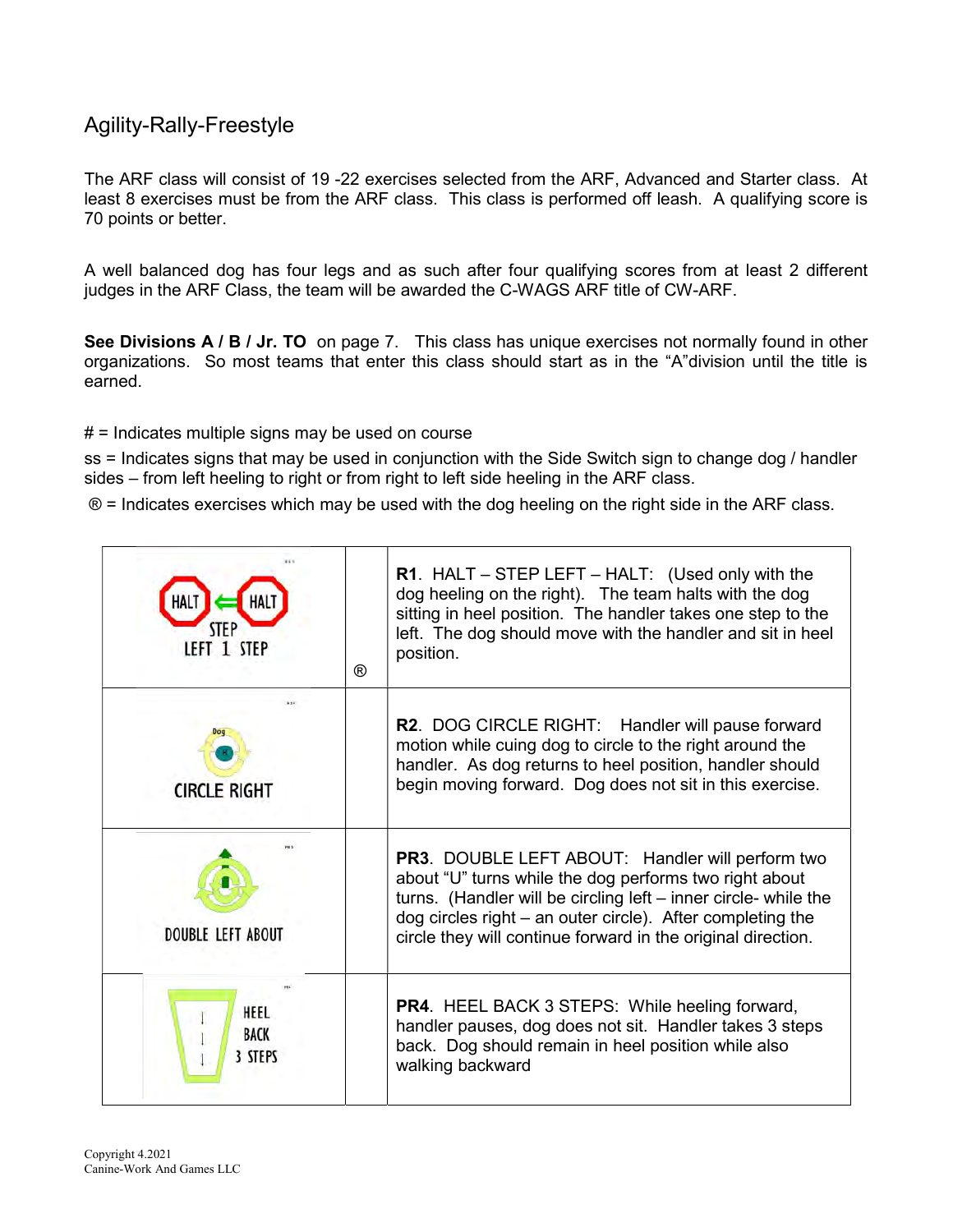| <b>FACE</b><br><b>DOG</b><br>3 STEPS<br><b>DOG BACKS</b>   |                           | <b>R5. TURN FACE DOG - 3 STEPS FORWARD: This</b><br>exercise follows a "Leave Dog" exercise or an exercise<br>that ends with the dog in the front position. Dog should<br>stand and move in a straight back direction while handler<br>is taking 3 steps towards dog. Dog should not sit while<br>backing.                                                                                    |
|------------------------------------------------------------|---------------------------|-----------------------------------------------------------------------------------------------------------------------------------------------------------------------------------------------------------------------------------------------------------------------------------------------------------------------------------------------------------------------------------------------|
| <b>MOVING</b><br>STAND<br><b>WALK</b><br><b>AROUND</b>     | $^{\circledR}$<br>SS      | <b>PR6. MOVING STAND – WALK AROUND: While</b><br>heeling the handler cues the dog to stand/stay and without<br>pausing, the handler continues forward and turning to the<br>left walks around the dog returning to heeling position. { If<br>used as a side switch exercise the handler will go only half<br>the way around the dog, stopping so that the dog is on<br>their opposite side. } |
| <b>MOVING</b><br><b>STAND</b><br>LEAVE<br><b>DOG</b>       | $^{\circledR}$<br>SS<br># | <b>PR7.</b> MOVING STAND - LEAVE DOG: While heeling<br>forward the handler will cue the dog to "stay/stand". The<br>handler should not pause, but continue forward to the next<br>sign. The dog should remain in position.                                                                                                                                                                    |
| <b>MOVING</b><br><b>DOWN</b><br><b>LEAVE</b><br><b>DOG</b> | $^{\circledR}$<br>SS<br># | <b>PR8.</b> MOVING DOWN - LEAVE DOG: While heeling<br>forward, handler will cue the dog to down. The handler<br>should not pause, but continue forward to the next sign.<br>The dog must down and remain in position.                                                                                                                                                                         |
| APE FOLL B<br>JUMP                                         | $^{\circledR}$<br>SS<br># | APR9. JUMP: may be used up to 3 times on course.<br>May be a moving line jump of one to two jumps with<br>handler maintaining a distance of up to 6'. Must have a<br>minimum distance of 15' between jumps. May be used as<br>a side switch exercise; as a turn/change of direction.<br>Judge must clearly indicate dog's path and handler's<br>distance, if any, on the course map.          |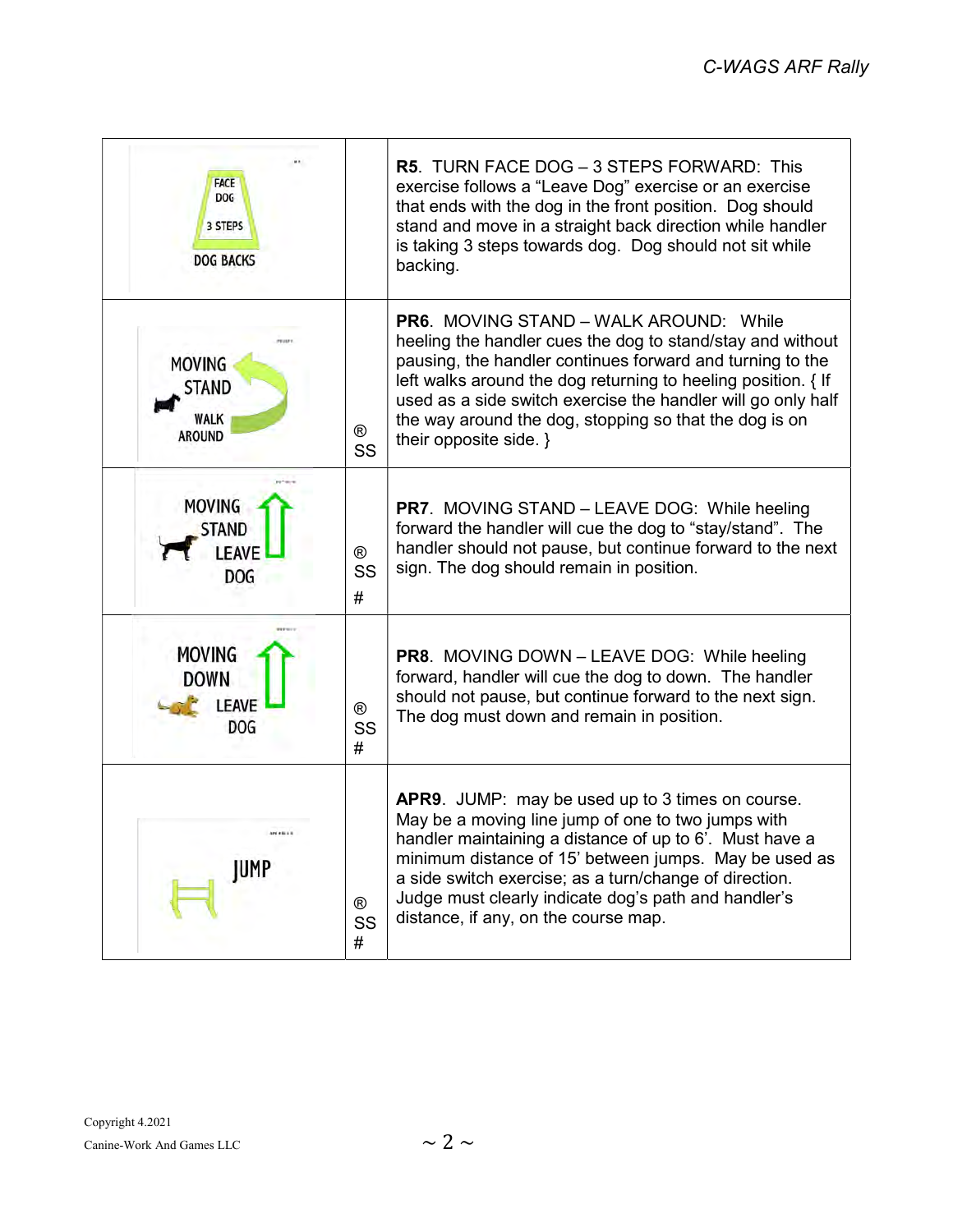| USEMVA<br>TUNNEL                                                          | $^{\circledR}$<br>SS<br># | R10. TUNNEL: 24" minimum diameter. May be straight<br>or curved. May be used in conjunction with a Leave Dog<br>exercise, side switch, or as a moving exercise. When<br>approaching the tunnel while heeling, the handler will cue<br>the dog to go through the tunnel. The sign will be<br>positioned at the point the handler will send their dog<br>through the tunnel. Judge to determine distances which<br>may be 0' to 6' May be used twice on a course. (Trial<br>host option of using this exercise.)                                                                                                                                                                                                                                                                                                                                                                   |
|---------------------------------------------------------------------------|---------------------------|----------------------------------------------------------------------------------------------------------------------------------------------------------------------------------------------------------------------------------------------------------------------------------------------------------------------------------------------------------------------------------------------------------------------------------------------------------------------------------------------------------------------------------------------------------------------------------------------------------------------------------------------------------------------------------------------------------------------------------------------------------------------------------------------------------------------------------------------------------------------------------|
| 乳球師 無<br><b>TABLE</b>                                                     | $^{\circledR}$<br>SS      | <b>R11.</b> TABLE: An agility style table will be used for this<br>exercise. There will be a "Sit" or a "Down" on the table<br>which the judge will indicate either on the course map or at<br>the class briefing. Table height will be 8". The sign will be<br>placed at a distance of 6' from the table. Handler must<br>stay at least 6' from the table until the dog has assumed<br>the correct position. The handler may send their dog to<br>the table from any distance greater than six foot, once the<br>preceding exercise is completed. Once the dog is in the<br>position, the handler may move into the table area, call the<br>dog to heel and continue on the course. May be combined<br>with a jump or tunnel, in which case, the dog may not<br>come to heel position until after completing the second<br>exercise. (Trial host option of using this exercise) |
| <b>Wide</b><br><b>IDE</b><br>WITCH                                        | $^{\circledR}$<br>SS<br># | <b>R12.</b> SIDE SWITCH: This sign is used in conjunction with<br>any other exercise that is designated "ss". The dog will<br>change to the opposite side heeling at this exercise sign.<br>Object of all side switches is to show that the dog can<br>work on both sides and that the dog and handler can<br>change sides smoothly. Side Switch sign is not a<br>numbered sign on the course.                                                                                                                                                                                                                                                                                                                                                                                                                                                                                   |
| 4154<br><b>RIGHT</b><br><b>ABOUT</b><br><b>TURN</b><br><b>SIDE SWITCH</b> | $^{\circledR}$            | <b>R13. RIGHT ABOUT TURN SIDE SWITCH: The dog</b><br>and handler will perform separate parallel right about<br>turns. This will cause the dog to end on the opposite side<br>of the handler.                                                                                                                                                                                                                                                                                                                                                                                                                                                                                                                                                                                                                                                                                     |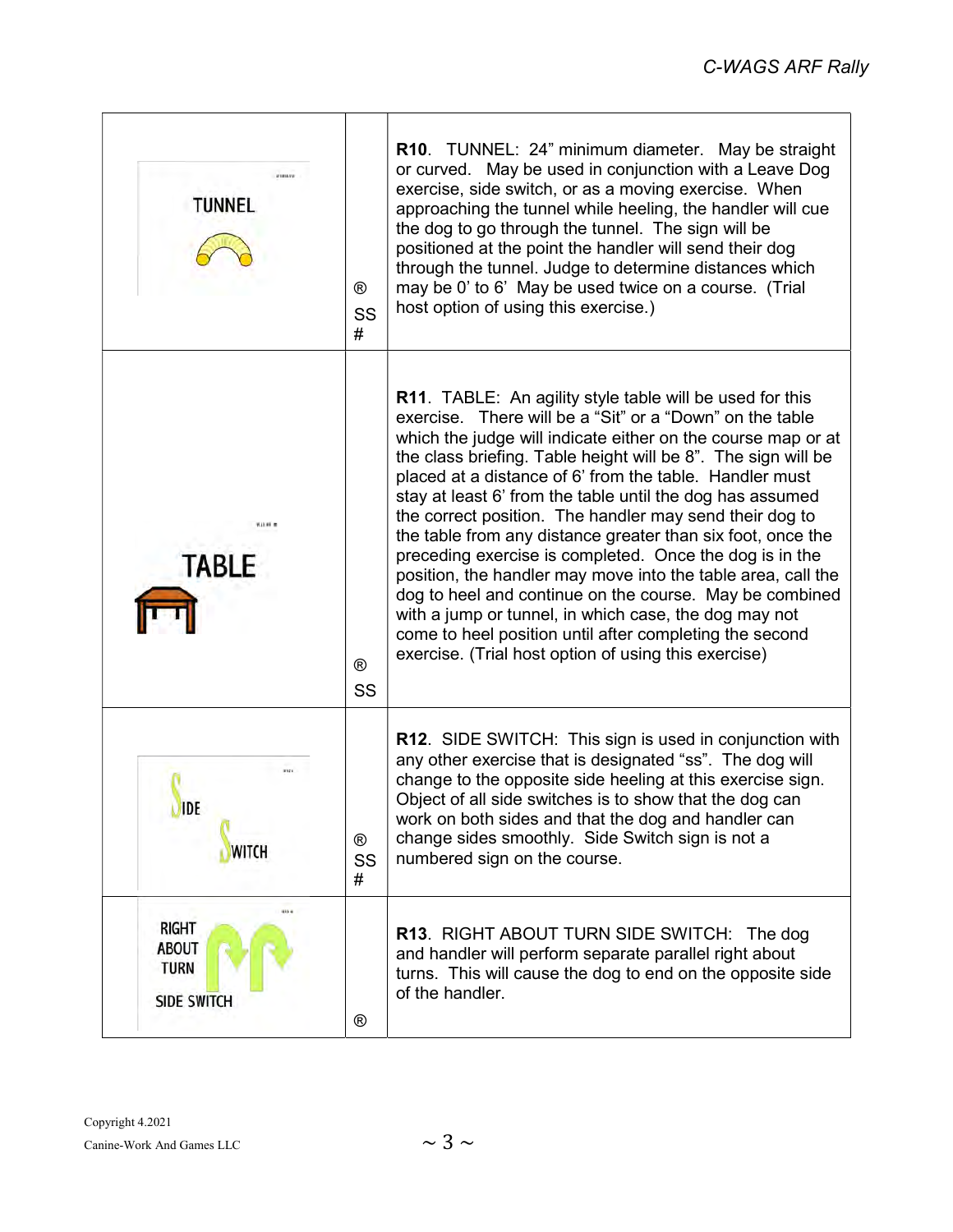| #14#<br>LEFT<br>"ሀ"<br><b>TURN</b><br><b>SIDE SWITCH</b> | $^{\circledR}$ | R14. LEFT "U"ABOUT TURN SIDE SWITCH: The dog<br>and handler will perform separate parallel left "U" about<br>turns. This will cause the dog to end on the opposite side<br>of the handler.                                                                                                                                                                                                                                                                                                                                                                                                                                                                                                                                                                                                                                                                                                                                                                                                                              |
|----------------------------------------------------------|----------------|-------------------------------------------------------------------------------------------------------------------------------------------------------------------------------------------------------------------------------------------------------------------------------------------------------------------------------------------------------------------------------------------------------------------------------------------------------------------------------------------------------------------------------------------------------------------------------------------------------------------------------------------------------------------------------------------------------------------------------------------------------------------------------------------------------------------------------------------------------------------------------------------------------------------------------------------------------------------------------------------------------------------------|
| <b>TURN</b><br><b>AWAY</b><br><b>SIDE SWITCH</b>         | $^{\circledR}$ | R15. TURN AWAY SIDE SWITCH: The dog and handler<br>will perform simultaneous and opposite about turns. Each<br>will turn to the outside, coming back to heel position, going<br>the opposite direction. This will cause the dog to end on<br>the opposite side of the handler.                                                                                                                                                                                                                                                                                                                                                                                                                                                                                                                                                                                                                                                                                                                                          |
| <b>TURN</b><br>IN<br><b>SIDE SWITCH</b>                  | $^{\circledR}$ | <b>R16.</b> TURN IN SIDE SWITCH: The dog and handler will<br>perform simultaneous and opposite about turns. Each will<br>turn to the inside, coming back to heel position, going the<br>opposite direction. This will cause the dog to end on the<br>opposite side of the handler.                                                                                                                                                                                                                                                                                                                                                                                                                                                                                                                                                                                                                                                                                                                                      |
| <b>FREE STYLE</b><br><b>SHORT</b>                        |                | R17. FREESTYLE SHORT: Handler will choose 4<br>exercises they will perform. These moves may be rally<br>moves or anything that does not endanger the dog,<br>handler or spectator and that can be performed within the<br>confines of the ring space. *See complete description<br>below. (counts as 4 exercises in course design). (Pass /<br>Fail Exercise)                                                                                                                                                                                                                                                                                                                                                                                                                                                                                                                                                                                                                                                           |
| <b>PAUSE</b><br>BOX                                      | $^{\circledR}$ | R18. PAUSE BOX: An agility style Pause Box will be<br>used for this exercise. There will be a "Sit" or a "Down" in<br>the box which the judge will indicate either on the course<br>map or at the class briefing. The sign will be placed at a<br>distance of 6' from the box. Handler must stay at least 6'<br>from the box until the dog has assumed the correct<br>position. The handler may send their dog to the box from<br>any distance greater than six foot, once the preceding<br>exercise is completed. Once the dog is in the position, the<br>handler may move into the box area, call the dog to heel<br>and continue on the course. May be combined with a<br>jump or tunnel, in which case, the dog may not come to<br>heel position until after completing the second exercise.<br>(Trial host option of using this exercise) The box should<br>be approximately 48 inches square (inside measurement).<br>The walls may be constructed of wood or PVC pipe with a<br>height of approximately 2" to 4" |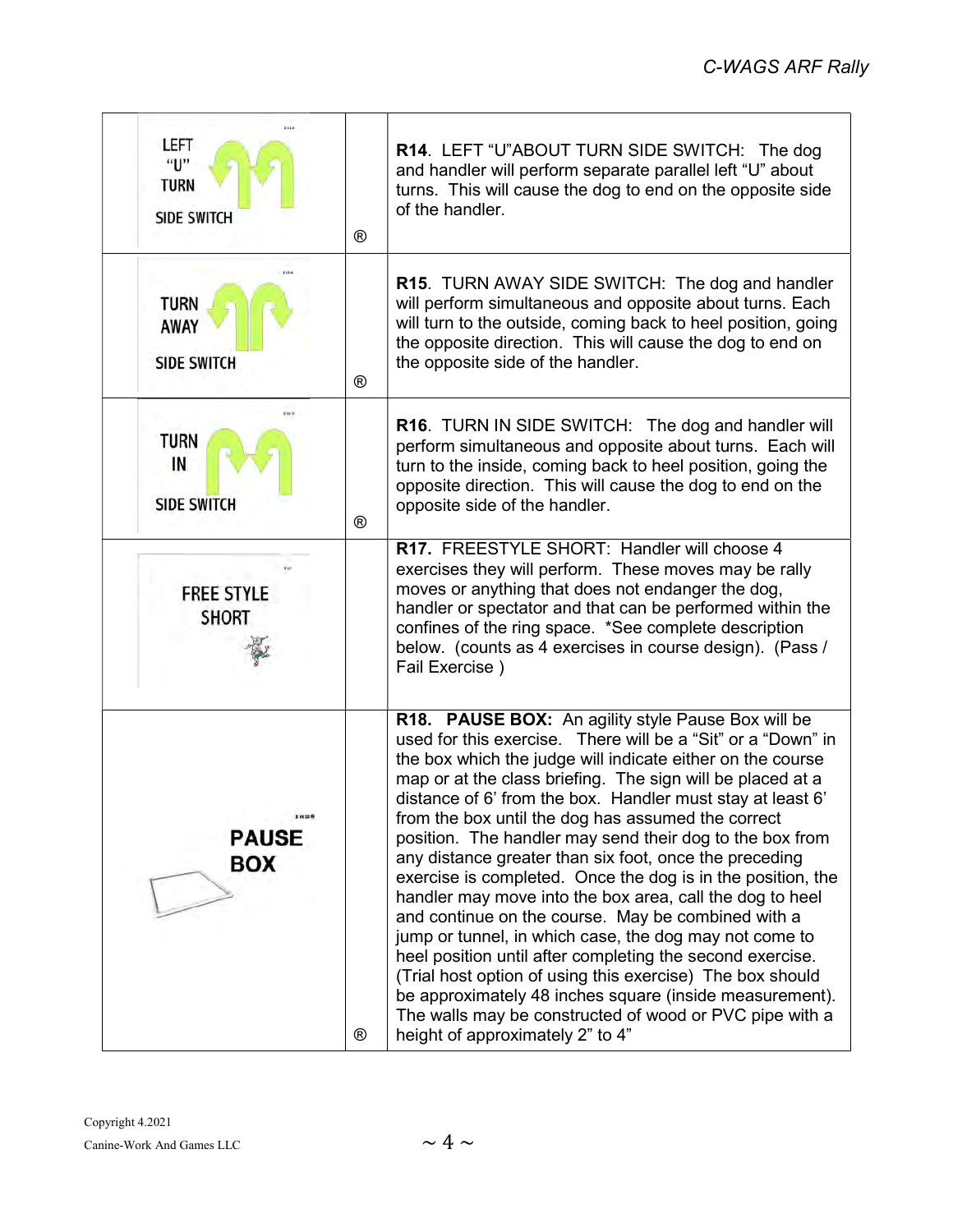| PH 19<br>LATERAL<br><b>SIDE STEP</b><br><b>RIGHT</b> |                      | <b>PR19. LATERAL SIDE-STEP RIGHT:</b> While heeling the<br>team will pause/stop with the dog remaining standing. The<br>handler will step straight to the right side one step. The<br>dog should move with the handler.                                                                                                                                                                                                                                                                                                               |
|------------------------------------------------------|----------------------|---------------------------------------------------------------------------------------------------------------------------------------------------------------------------------------------------------------------------------------------------------------------------------------------------------------------------------------------------------------------------------------------------------------------------------------------------------------------------------------------------------------------------------------|
| int ao<br>LATERAL<br><b>SIDE STEP</b>                | $^{\circledR}$       | PR20. LATERAL SIDE-STEP LEFT: While heeling the<br>team will pause/stop with the dog remaining standing. The<br>handler will step straight to the left side one step. The dog<br>should move with the handler.                                                                                                                                                                                                                                                                                                                        |
| <b>SEND OUT</b><br><b>AROUND</b>                     | $^{\circledR}$<br>SS | R21. SEND OUT AROUND: The sign will be placed at a<br>distance of 6' from a cone (minimum height 15") or jump<br>stanchion (post). The handler will send the dog out to go<br>around the outside of the post/cone and return towards the<br>handler. The dog may go around from either direction.<br>The handler will not cross past the 6' distance. The team<br>may halt/pause before sending the dog out and around.<br>This exercise will be followed by a "finish", "forward"<br>"front", or Handler About Turn Forward exercise |
| <b>BROAD</b><br><b>JUMP</b>                          | $^{\circledR}$       | <b>PR22. BROAD JUMP:</b> May be used as a moving jump.<br>(Handler may run by - no distance). May be used in<br>conjunction with the "Leave Dog" "Call Dog Front"<br>exercises                                                                                                                                                                                                                                                                                                                                                        |

Exercises that may follow a Leave Dog exercise: A9, A15, A16, A17, A18, P9, APR9, R5, R10

Maximum of four exercises with the dog on the handler's right per course, they do not have to be consecutive. Exercises to switch sides do not count towards the maximum of 4.

## Freestyle Short Description:

 $\Diamond$  When the handler checks in with the ring steward they will turn in a piece of paper with 4 moves they intend to perform during this exercise, numbered in the order they intend to perform them.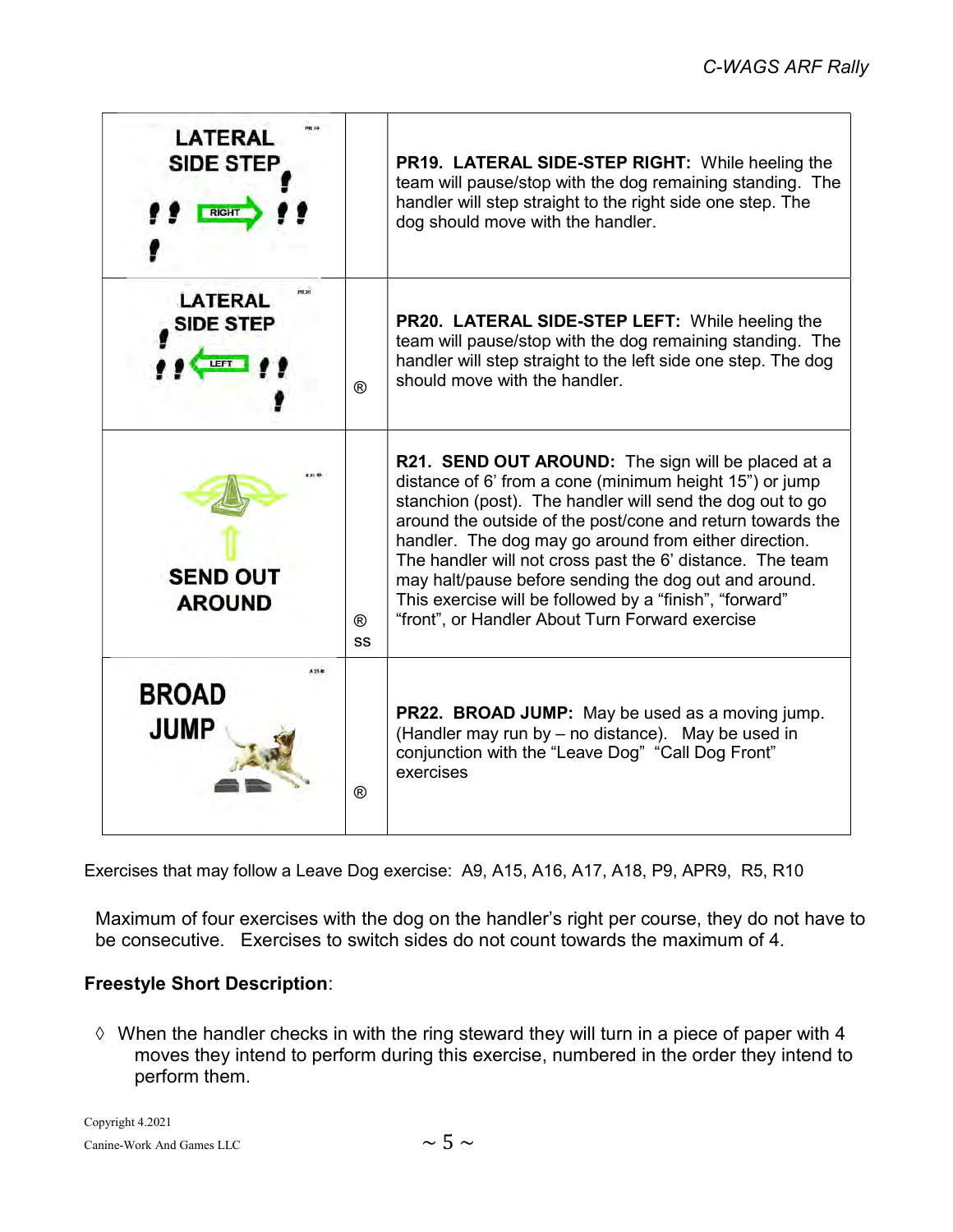- $\Diamond$  These moves may be anything that does not endanger the dog, handler or spectator and that can be performed within the confines of the ring.
- $\Diamond$  The handler may use (1) prop that is small enough for them to carry (not drag) with (1) hand and that doesn't leave pieces of itself all over the floor while being moved. Prop will be left with steward who will place it at the starting point for the Freestyle exercise.
- $\Diamond$  The list must be neatly hand-printed or typed. Please make the descriptions short but complete. For example a list might include:
	- 1) leg weaves 4 times
	- 2) spin right while in front of handler 2 times
	- 3) circle a cane held by handler 3 times
	- 4) bow from a front position
- $\Diamond$  Space designated for this should be at least 15' x 15'
- $\Diamond$  Counts as 4 exercises for course design.
- $\Diamond$  30 possible points must earn at least 20 points to qualify on this exercise.
- $\Diamond$  Points earned/deducted in this exercise are not reflected in the score. This exercise is a Pass/Fail. As long as 20 points are earned the exercise is passed. A Fail in the exercise would result in an NQ score for the class.

The performance will be judged on the following criteria:

Difficulty – 12 points possible

Execution – 12 points possible

Entertainment – 6 points possible

This is a Pass or Fail exercise. Points given do not directly affect total score as long as it is a Pass.

- $\Diamond$  Difficulty means how difficult are these moves to teach the "average" dog?
- $\Diamond$  Execution means how well did the team perform these moves? (as in Canine Musical Freestyle heel position is not strictly judged and is in fact only a general place near the handler)
- $\Diamond$  Entertainment was it fun to watch?

Let me give you 2 examples of extremes. Let's look at the 4 example behaviors, generally those behaviors would be somewhat difficult for the average dog and handler so I would give a high mark in difficulty (3 points each for 1,2,3 and 1.5 points for 4). It is easy to understand Execution – if the dog did the behaviors well give high scores and if not so well give lower scores. On Entertainment value was it fun to watch? Was there a nice flow from one move to the other or did the person stop and restart for each move – which would be boring for an audience to watch. The above 4 moves have the potential to receive a high score assuming the execution and transitions from move to move were done well.

Let's look at a second example.

- 1) sit
- 2) down

Copyright 4.2021 Canine-Work And Games LLC  $\sim 6 \sim$